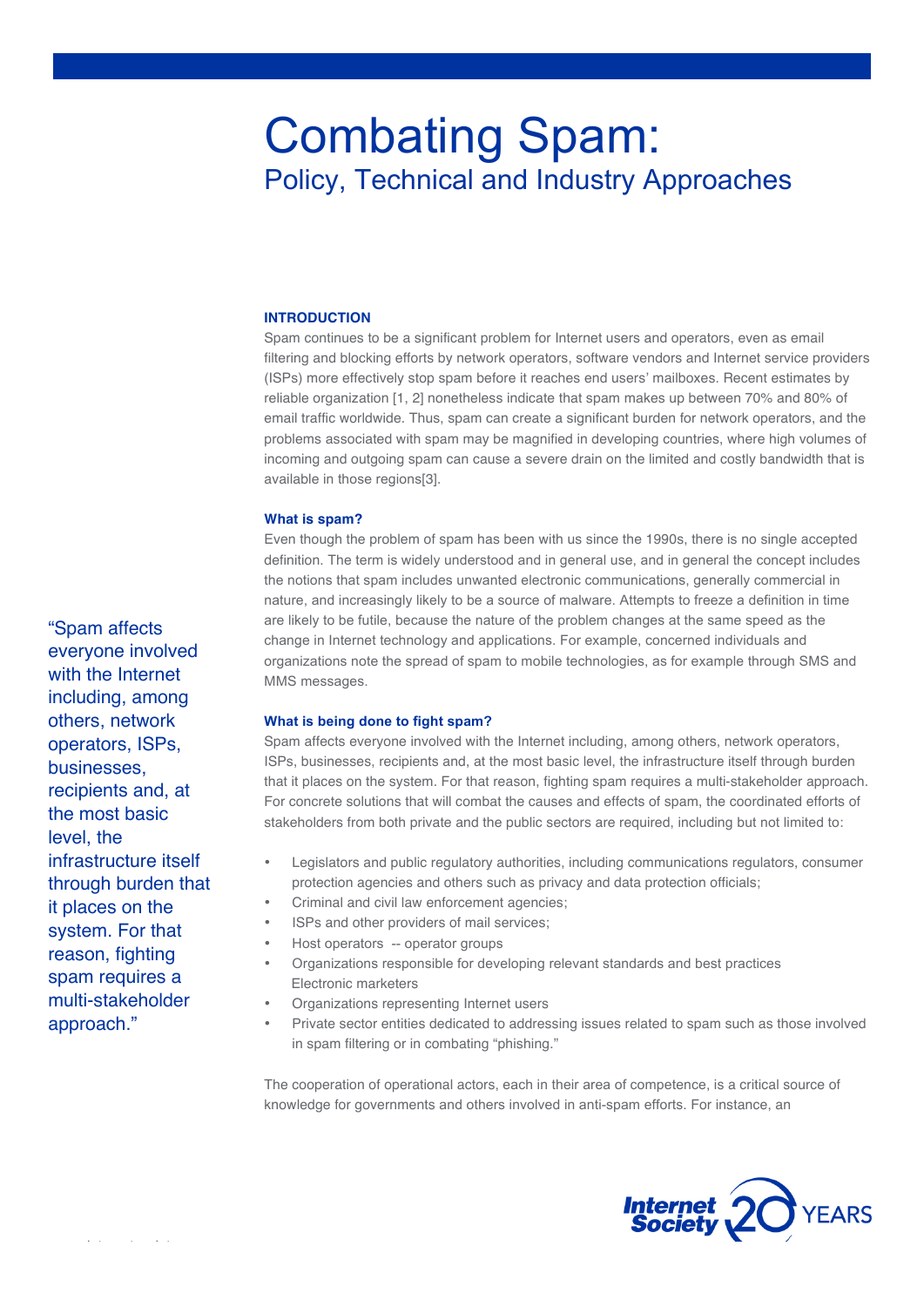understanding of emerging technologies intended to curb spam is central to assessing the context and possible outcomes of domestic legislation, or negotiations held in different international meetings. At the same time, Internet users and e-commerce firms need to have a clear definition of what is prohibited (spam) and what is not (legitimate mail).

This paper is intended to provide pointers to some of the main players in the effort to fight spam and some examples of the many approaches that are being taken. Although it is necessarily incomplete, this compilation shows the range of stakeholders engaged in different initiatives, and is intended as a starting point for anyone wishing to understand the problem or to get involved in combating spam.

## **GOVERNMENT MEASURES AGAINST SPAM**

Around the world, governments are taking measures to combat spam, although it must be said that these efforts are more common in Western, developed countries. A fairly comprehensive, if somewhat dated, source for tracking the range of anti-spam laws is available at <http://spamlinks.net/legal-laws.htm>.

#### **National Approaches:**

Several countries have enacted specific spam related legislation or developed regulatory measures. Some key examples are:

*Australian Spam Act and Codes of Practice (2003)[4]:* This Australian law covers email, instant messaging, SMS and MMS messages of a commercial nature. Under the Spam Act, it is illegal for unsolicited commercial electronic messages that has an Australian link if it originates or was commissioned in Australia, or originates overseas but has been sent to an address accessed in Australia. The legislation sets out penalties of up to \$1.1 million a day for repeat corporate offenders. Australia has also developed regional bilateral arrangements for cooperation on countering spam with a number of countries, including Korea, Taiwan, Thailand the United Kingdom and the United States[5].

*Canadian Anti-Spam Act (2010)[6]:* The Canadian legislation requires that users "opt-in" to receiving spam and defines the core legal requirements of commercial email. To support enforcement of the legislation, the Canadian Radio-television and Telecommunications Commission (CRTC), the telecommunications and broadcast regulator, will host the Spam Reporting Centre (SRC). Consumers, businesses and other organizations will be able to report commercial electronic messages sent without consent to the SRC via fightspam.gc.ca once Canada's anti-spam legislation (CASL) is in force, expected to be in 2013.

*European Commission e-Privacy and Electronic Communications Directive (2002)[7]:* Article 13(1) requires Member States to prohibit the sending of unsolicited commercial communications by fax or e-mail or other electronic messaging systems such as SMS and MMS unless the prior consent of the addressee has been obtained (opt-in system), with some exceptions. Member States may also choose between an opt-in or an opt-out approach.

*US CAN-SPAM ACT (2003)[8]:* This Act defines legal conditions governing spam and provides users the right to opt-out of receiving spam. Several states also have enacted laws aiming directly or indirectly at spam[9]. Some of these have been superseded by the CAN-SPAM Act.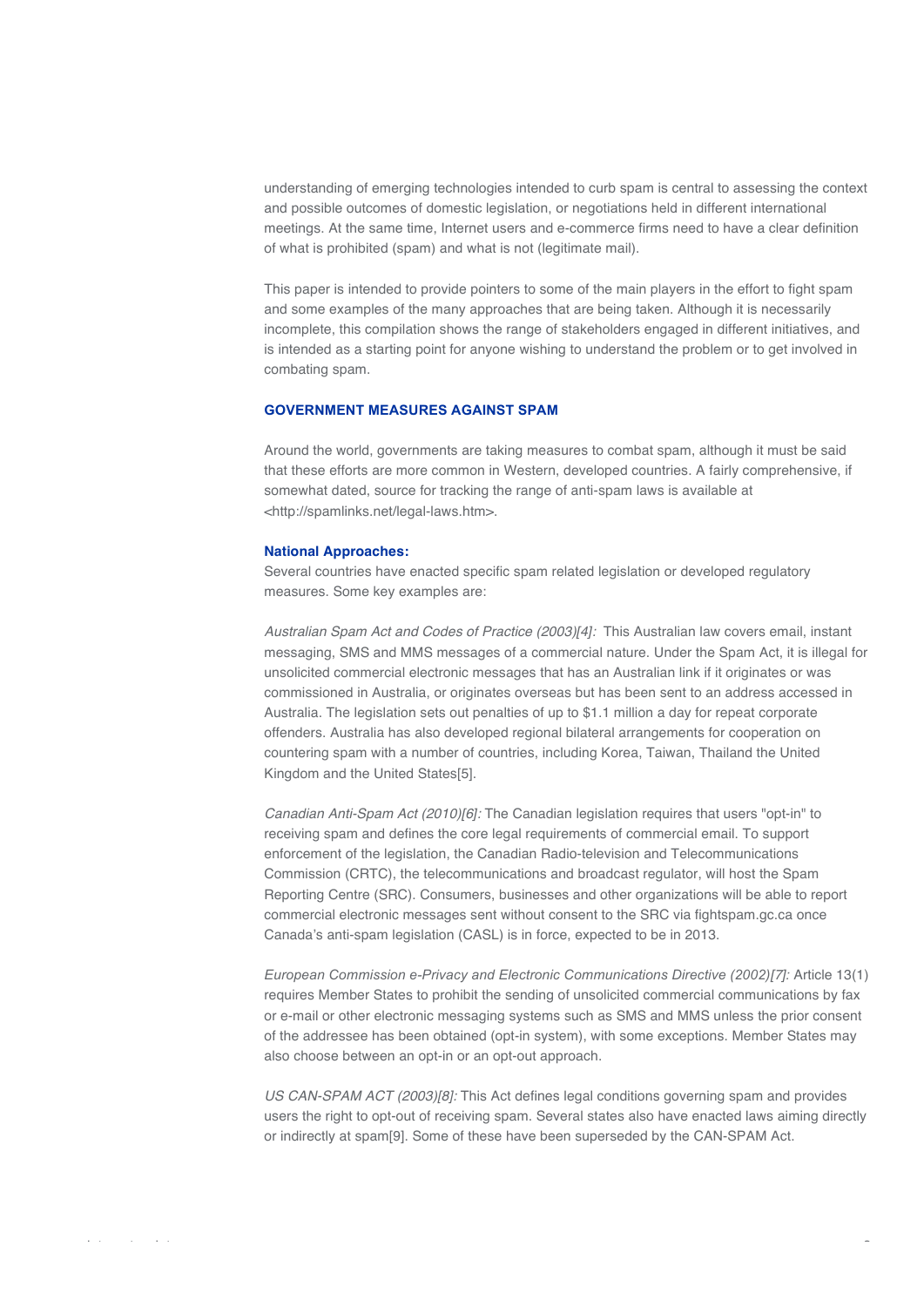Other examples of national legislative approaches are: the *Singapore* Spam Control Bill[10], the *New Zealand* Unsolicited Electronic Messages Act[11],

*Japan*'s anti-spam law[12]. Several other countries include measures pertaining to spam as a part of broader legislation pertaining to electronic commerce or communications in general (see for example a Microsoft Corp. survey of measures in the Asia Pacific region[13]).

In addition to legislative and regulatory measures, many governments produce educational material aimed at informing their citizens of steps they can take to protect themselves and their computers from the negative effects of spam. Examples may be found in Australia[14], Canada[15], Europe[16], Hong Kong[17], India[18] Malaysia[19], Peru[20] the United States[21], as well as many other countries

# **International Approaches:**

Because the Internet is essentially borderless and so not amenable to treatment exclusively in national law, governments have found it effective to band together voluntarily to develop international approaches to fighting spam. Some examples are:

*OECD Anti-Spam Toolkit (2004)[22]:* The 34 countries who are members of this non-binding forum produced a toolkit that consists of a regulatory handbook tracking existing approaches and best practices, an examination of self-regulatory arrangements that have been tried, a resource centre consisting of technical and user-centric methods for self protection, as well as an inventory of existing partnerships. This resource was developed concurrently and in cooperation with:

*APEC Principles for Action against Spam (2005)[23]:* This statement by Communication Ministers of the 21 Asia Pacific economies was accompanied by a program of action, and a set of principles for action against spam. Implementation is to be voluntary, as in the case of the OECD toolkit, this statement was preceded by a significant amount of activity at the technical and policy level in various countries, and has led to some consistency in government approaches around the region. Outside of APEC, a number of countries in the region have signed The Seoul-Melbourne Multilateral Anti-spam Agreement [24]

*The African Union***,** together with the *UN Economic Commission for Africa***,** are preparing the Draft Convention on Cyber Legislation in Africa (2012)[25][26]. If accepted later in 2012, the convention would cover four main areas: e-transactions, cyber-security, personal data protection and combating cyber-crime, and has the goal of harmonizing e-legislation across the region.

*The UN World Summit on the Information Society Tunis Action Plan (2005)[27]:* Negotiated between 2002 and 2005, this global leaders' declaration calls on all stakeholders to adopt a multipronged approach to counter spam that includes, inter alia, consumer and business education; appropriate legislation, law-enforcement authorities and tools; the continued development of technical and self-regulatory measures; best practices; and international cooperation.

*United Nations International Telecommunication Union (ITU)[28]:* Based on Resolution 50 of the World Telecommunication Standardization Assembly of 2004[29] the ITU has undertaken work in its Study Groups, conducted studies and information sharing activities to contribute to global governmental efforts to curb spam. In keeping with its telecommunication development mandate, the ITU has also provided valuable resources on dealing with spam and related threats[30], and has worked with the World Bank InfoDev program to develop a component of the ICT Regulation Toolkit addressing the problem of spam[31].

"Because the Internet is essentially borderless and so not amenable to treatment exclusively in national law, governments have found it effective to band together voluntarily to develop international approaches to fighting spam."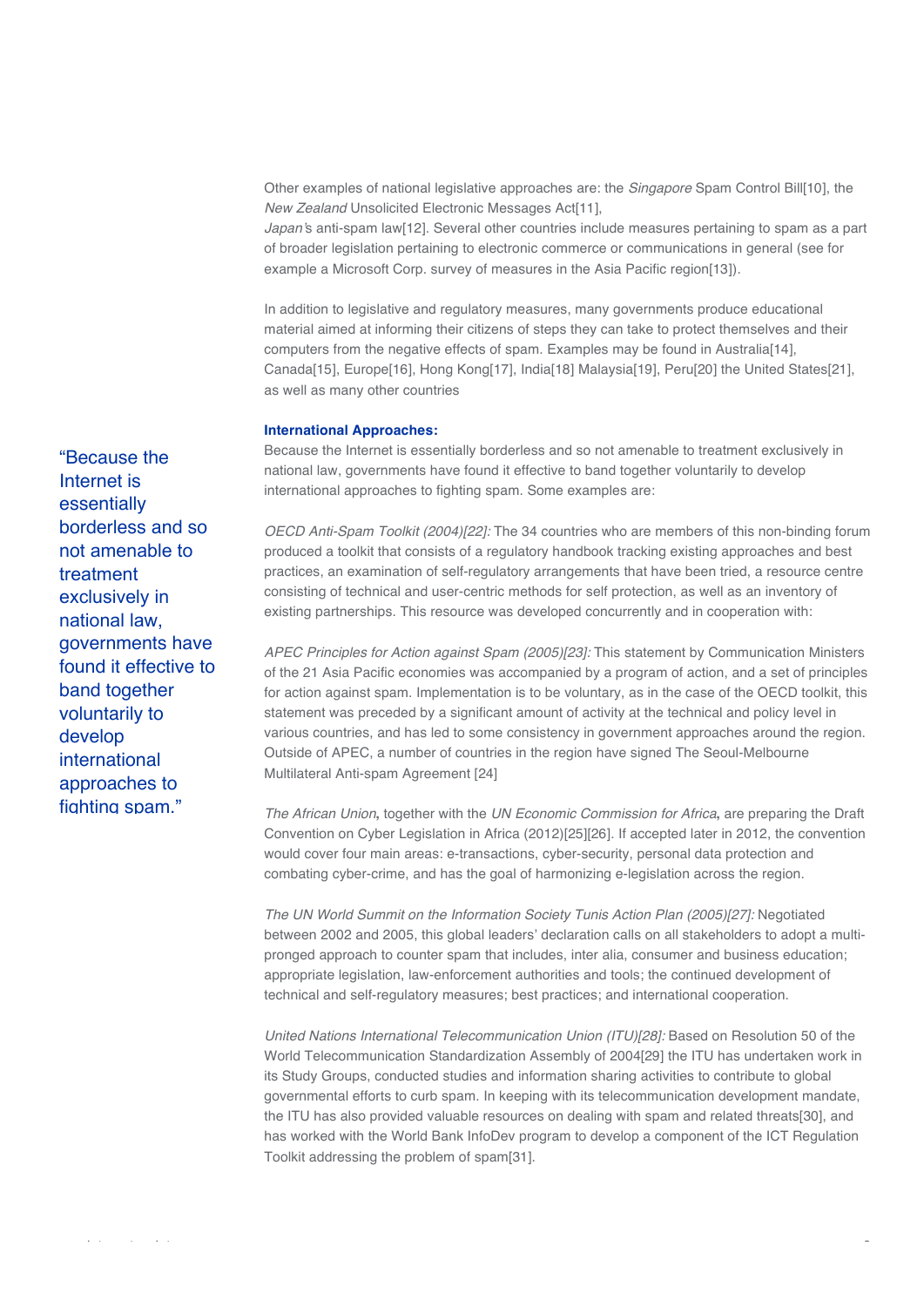### **MULTI-STAKEHOLDER APPROACHES TO SPAM**

**London Action Plan**[32]: The London Action Plan is a voluntary plan having 26 government signatories and approximately 30 industry participants. It is designed to promote international spam enforcement cooperation and address spam related problems. The Action Plan is open for participation by other interested government and public agencies, and by appropriate private sector representatives, as a way to expand the network of entities engaged in spam enforcement cooperation.

#### **Internet Technical Community:**

Several efforts have been made by the Internet technical community to combat the problem of spam. Some examples include:

*Internet Engineering Task Force (IETF)[33]:* The Internet Engineering Task Force is a large open international community of network designers, operators, vendors, and researchers concerned with the evolution of the Internet architecture and the smooth operation of the Internet. It is open to any interested individual.

Work is ongoing in the IETF community to develop recommendations to help deal with the spam situations. Examples are RFC 2502 (Anti-Spam Recommendations for SMTP MTAs)[34], RFC 6561 (Recommendations for the Remediation of Bots in ISP Networks)[35] and to provide information on methods being used by particular service providers, such as RFC 6108 ( Comcast's Web Notification System Design)[36]. The IETF has also developed several technical approaches to help combating spam. One of them, DomainKeys Identified Mail (DKIM), is a method for validating a domain name identity that is associated with a message through cryptographic authentication. The protocol and operation of DKIM is documented in several IETF specifications (RFC 4686, RFC 4871, RFC 5617, RFC 5585, RFC 6376 - to name a few). Another protocol, complementary to DKIM, is a Sender Policy Framework (SPF) - an email validation system designed to prevent spam by detecting email spoofing, a common vulnerability, by verifying sender IP addresses (RFC4408, experimental). In addition, the IETF maintains an active spam discussion group that promotes information exchange on the topic. The related Internet Research Task Force maintains an Anti-Spam Research Group (ASRG)[37] that investigates tools and techniques to mitigate the sending and effects of spam. Its focus is on approaches that can be defined, deployed and used in the near term, by addressing underlying characteristics of spam.

*Regional Internet Registries (RIRs):* Regional organizations of the Internet technical community also support mailing lists and face to face information exchanges, such as the AfriNIC Anti-Spam discussion group, a long standing group serving the African community. Similar discussions take place in LACNIC serving the Latin American region, ARIN serving North America and the Caribbean, APNIC serving the Asia Pacific region, and in RIPE serving Europe and the Middle East. LACNIC also leads a regional project, supported by the Internet Society, that coordinates Computer Security Incident Response Teams, which have spam as one of their main working areas[38].

#### **Industry-led Anti-Spam Organizations:**

The Internet industry is also actively organized in a range of associations whose aim is combating spam. Two well-known examples are:

*M3AAWG (Messaging Malware Mobile Anti Abuse Working Group, formerly MAAWG)[39]:* is perhaps the leading place the electronic messaging industry comes together to work against spam, malware, denial-of-service attacks and other online exploitation. M3AAWG represents more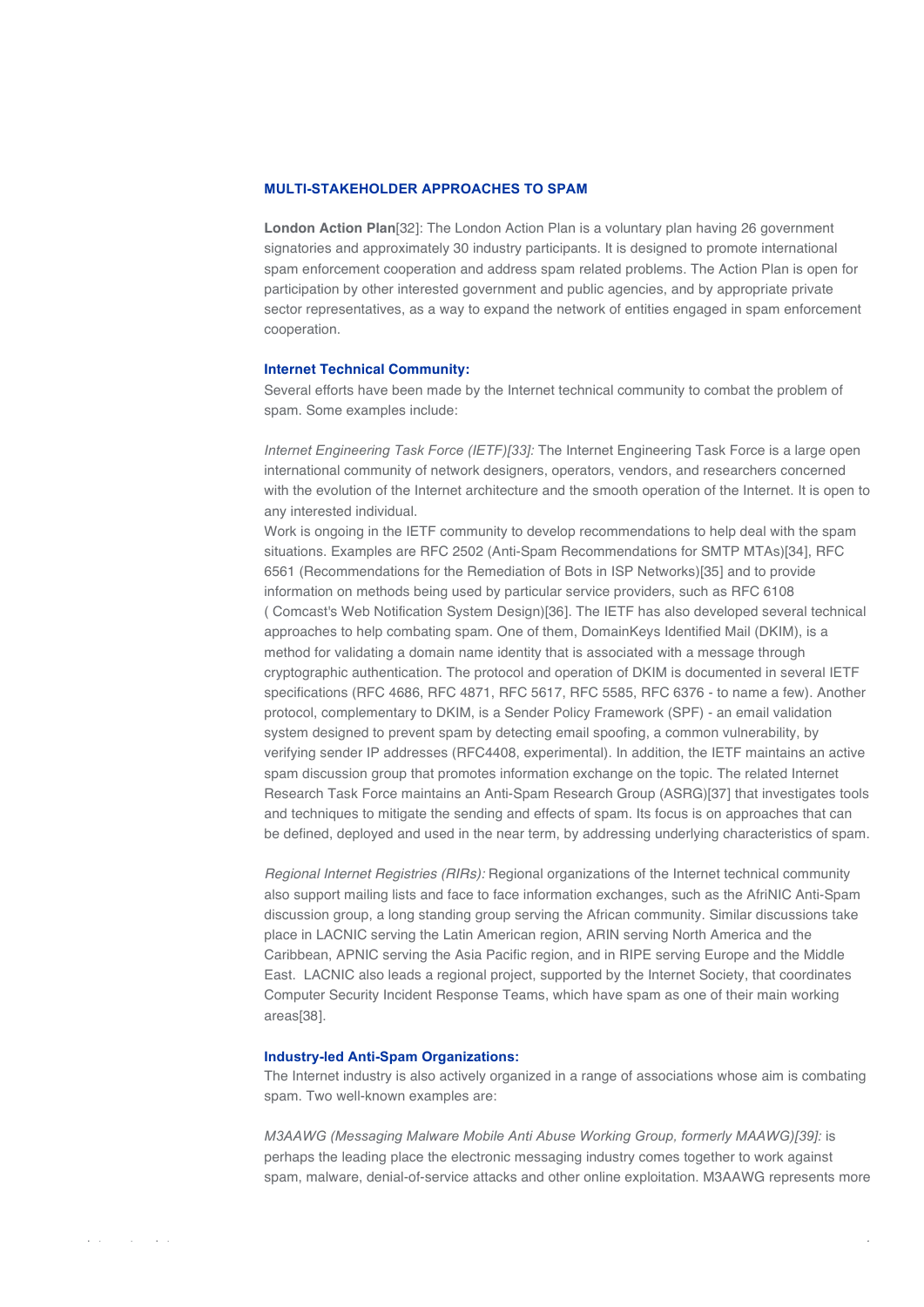than one billion mailboxes and some of the largest network operators worldwide. It is the only organization addressing messaging abuse by systematically engaging all aspects of the problem, including technology, industry collaboration and public policy. M3AAWG leverages the depth and experience of its global membership to tackle abuse on existing networks and new emerging services, including mobile. It also works to educate global policy makers on the technical and operational issues related to online abuse and messaging.

*The Spamhaus Project[40]:*The Spamhaus Project is an international nonprofit organization whose mission is to track the Internet's spam operations and sources, to provide dependable real time anti-spam protection for Internet networks, to work with law enforcement agencies to identify and pursue spam gangs worldwide, and to lobby governments for effective anti-spam legislation. Spamhaus maintains a number of real time spam-blocking databases ('DNSBLs') responsible for keeping back the vast majority of spam sent out on the Internet. In addition to generating spam filter data and publishing real time blocklists, Spamhaus publishes the Register Of Known Spam Operations (ROKSO), a database collating information and evidence on the '100' known professional spam senders and spam gangs worldwide.

#### **End-User Organizations:**

In some countries, civil society and consumer groups are also active with efforts to educate users about how spam and how to protect themselves and their computer. In addition to the following examples, spamlinks.net maintains a list of international anti-spam sites[41].

*Coalition Against Unsolicited Commercial Email[42]:* CAUCE is a volunteer Internet end-user advocacy organization. CAUCE has moved beyond its original mission of advocating for antispam laws, to a broader stance of defending the interests all users in the areas of privacy and abuse in all its forms on the Internet.

*Media Smarts[43]:* This Canadian not-for-profit has published guidelines aimed at users, and especially children, teens, parents and teachers. For example, one of their publications, Cyber Security: Spam, Scams, Frauds and Identity Theft, offers practical guidelines for self protection.

*The North American Consumer Project on Electronic Commerce (NACPEC)[44]:* NACPEC is a non-profit Mexican-based organization focusing on six areas of consumer protection in the electronic commerce space: (i) general regulatory aspects, (ii) jurisdiction, (iii) online-dispute resolution; (iv) spam; (v) spyware; and (vi) identity theft.

*Anti-Spam Brazil[45]:* Antispam.br is an informational website maintained by the Internet Steering Committee in Brazil, and is a source of reference materials about spam that is impartial and technically grounded. This site is committed to inform both end users and the network administrators about spam, its implications and how to protect and fight against it.

 $7$  http://eur-lex.europa.eu/LexUriServ/LexUriServ.d 20091219:EN:NOT



"In some countries, civil society and consumer groups are also active with efforts to educate users about how spam and how to protect themselves and their computer."

<sup>&</sup>lt;sup>1</sup> http://www.maawg.org/email\_metrics\_report

<sup>&</sup>lt;sup>2</sup> http://www.symanteccloud.com/globalthreats/charts/spam\_monthly

<sup>3</sup> http://www.ictregulationtoolkit.org/en/section.2081.html

<sup>4</sup> http://www.acma.gov.au/WEB/STANDARD..PC/pc=PC\_310321

<sup>5</sup> http://www.acma.gov.au/WEB/STANDARD/pc=PC\_310349

<sup>6</sup> http://lois-laws.justice.gc.ca/eng/AnnualStatutes/2010\_23/FullText.html